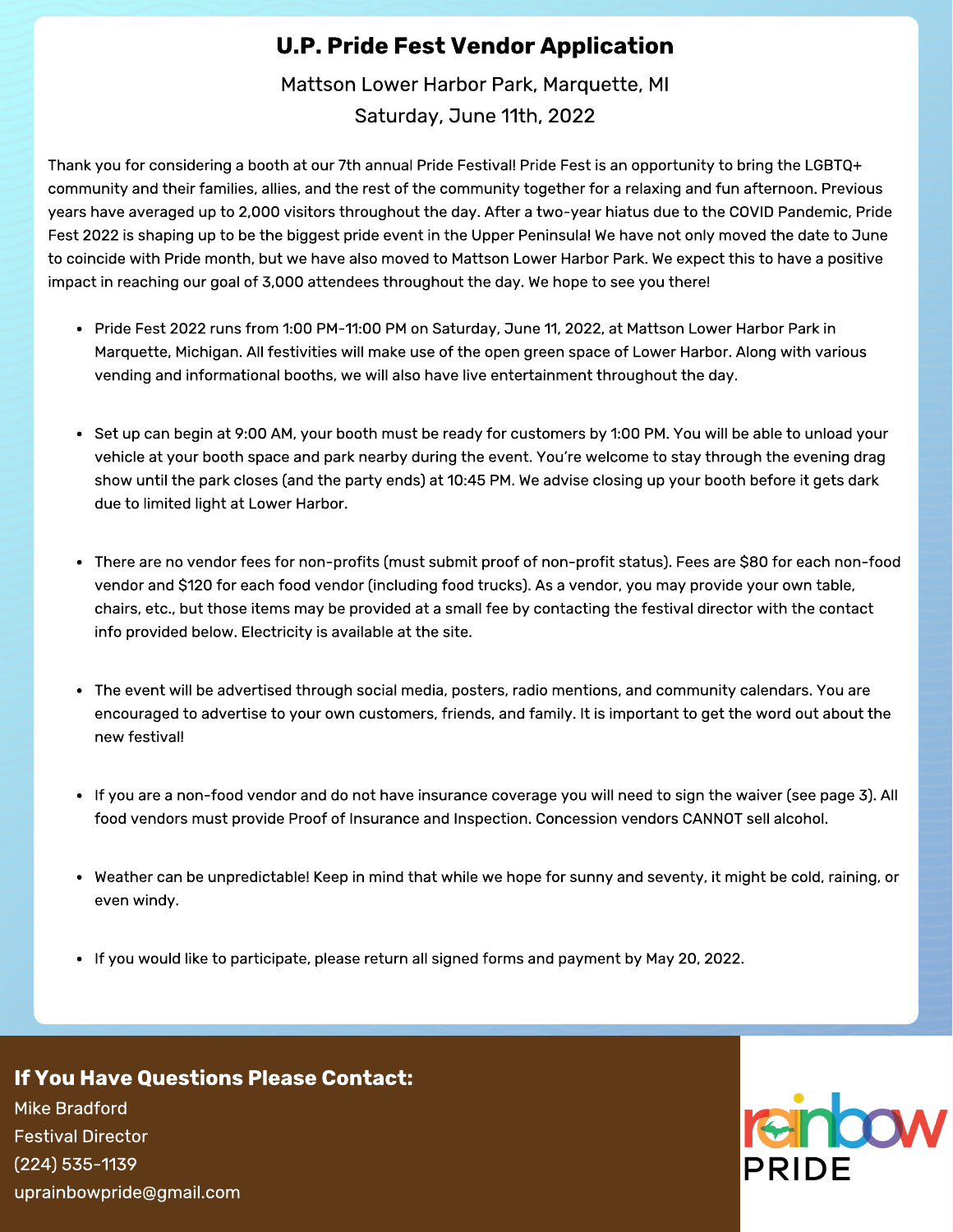| <b>U.P. Pride Fest Vendor Application</b><br>Please fill out the following information if you would like to be a vendor at<br>U.P. Pride Festival and support the Upper Peninsula's LGBTQ+ community. |  |  |  |
|-------------------------------------------------------------------------------------------------------------------------------------------------------------------------------------------------------|--|--|--|
| <b>Pride Fest Vendor Categories:</b>                                                                                                                                                                  |  |  |  |
| Non-Profit - No Charge [ Non-Food Vendor - \$80 [ ] Food Vendor - \$120                                                                                                                               |  |  |  |
| <b>Sponsor Information:</b>                                                                                                                                                                           |  |  |  |
|                                                                                                                                                                                                       |  |  |  |
|                                                                                                                                                                                                       |  |  |  |
|                                                                                                                                                                                                       |  |  |  |
|                                                                                                                                                                                                       |  |  |  |
|                                                                                                                                                                                                       |  |  |  |
| Brief description of business (what you will be selling and/or displaying):                                                                                                                           |  |  |  |
|                                                                                                                                                                                                       |  |  |  |
| <b>Payment Information:</b>                                                                                                                                                                           |  |  |  |
| <b>Credit Card</b>                                                                                                                                                                                    |  |  |  |
| Check (Can be made out to UP. Rainbow Pride)                                                                                                                                                          |  |  |  |
| Rainbow Pride Website (www.uprainbowpride.org)                                                                                                                                                        |  |  |  |
|                                                                                                                                                                                                       |  |  |  |
|                                                                                                                                                                                                       |  |  |  |
|                                                                                                                                                                                                       |  |  |  |
| <b>Contact Information:</b>                                                                                                                                                                           |  |  |  |

## Please return or email your completed form to:<br>U.P. Rainbow Pride P.O. Box 954 Marquette, MI 49855 marquette, MI 498555<br>Ann Anna Anna L

 $(224)$  535-1139 | uprainbowpride@gmail.com